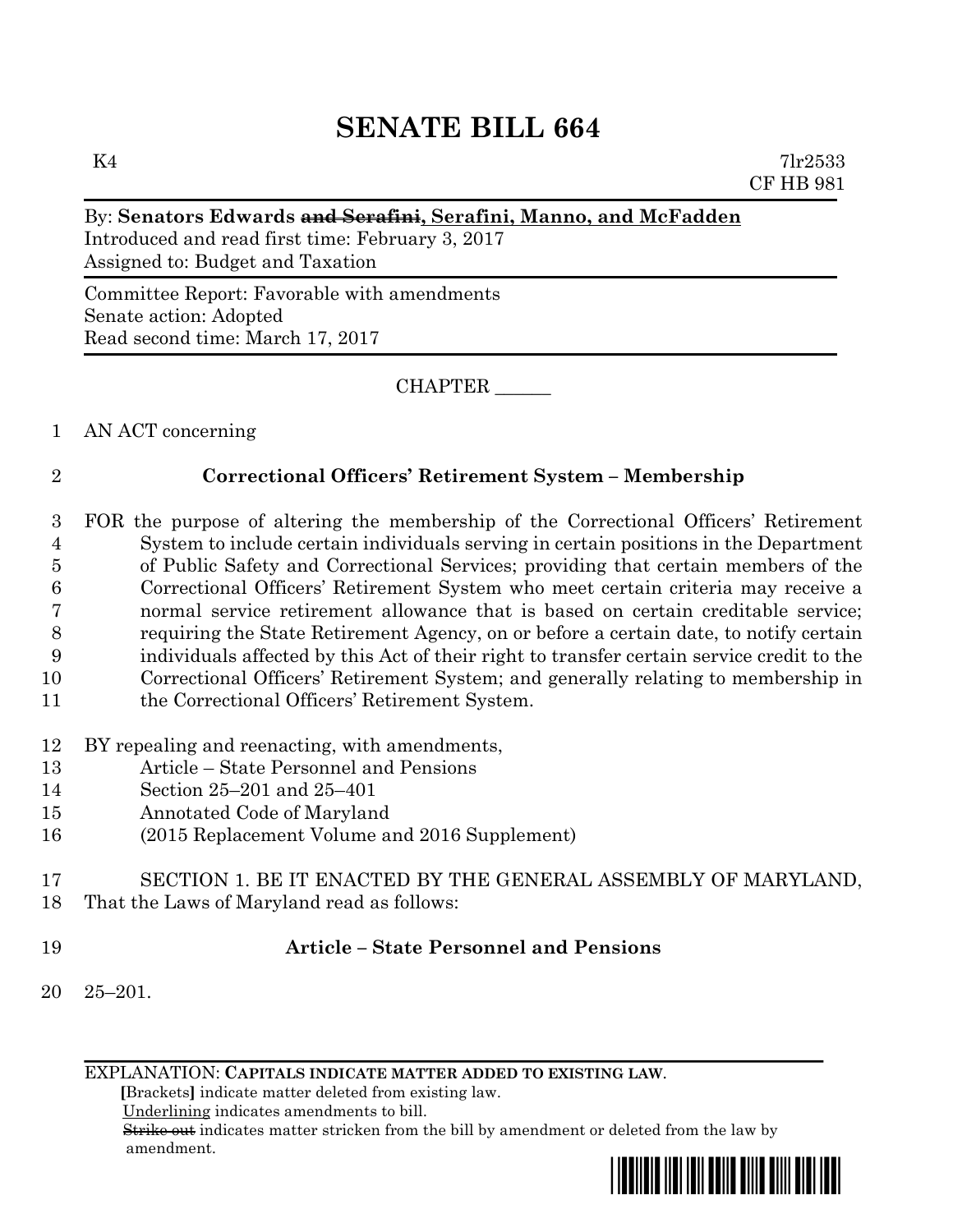|                           | <b>SENATE BILL 664</b><br>$\overline{2}$                                                                                                                                                         |  |  |  |
|---------------------------|--------------------------------------------------------------------------------------------------------------------------------------------------------------------------------------------------|--|--|--|
| $\perp$<br>$\overline{2}$ | Except as provided in subsection (b) of this section, this subtitle applies only<br>(a)<br>to:                                                                                                   |  |  |  |
| $\boldsymbol{3}$          | (1)<br>correctional officers serving in any of the first six job classifications;                                                                                                                |  |  |  |
| $\overline{4}$            | (2)<br>security attendants at Clifton T. Perkins Hospital Center;                                                                                                                                |  |  |  |
| $\overline{5}$<br>6<br>7  | a detention center officer employed by a participating governmental<br>(3)<br>unit that on or after July 1, 2006, has elected to participate in the Correctional Officers'<br>Retirement System; |  |  |  |
| 8<br>9                    | an individual serving as a correctional dietary, maintenance, laundry,<br>(4)<br>or supply officer;                                                                                              |  |  |  |
| 10<br>11                  | an individual serving as a Maryland Correctional Enterprises officer,<br>(5)<br>officer trainee, plant supervisor, plant manager, or regional manager;                                           |  |  |  |
| 12<br>13                  | a correctional officer serving as a security chief, a facility administrator,<br>(6)<br>an assistant warden, or a warden who:                                                                    |  |  |  |
| 14                        | begins employment in that position on or after July 1, 2014; or<br>(i)                                                                                                                           |  |  |  |
| 15<br>16                  | is serving in that position on June 30, 2014, and elects to transfer<br>(ii)<br>to the Correctional Officers' Retirement System from:                                                            |  |  |  |
| 17<br>18                  | 1.<br>the Employees' Pension System on or before December 31,<br>2014; or                                                                                                                        |  |  |  |
| 19<br>20                  | 2.<br>the Employees' Retirement System on or before December<br>31, 2015; [and]                                                                                                                  |  |  |  |
| 21<br>22                  | an individual serving as a correctional case management specialist,<br>(7)<br>supervisor, or manager on or after July 1, 2016; AND                                                               |  |  |  |
| 23<br>24<br>25            | AN INDIVIDUAL SERVING AS A DEPARTMENT OF PUBLIC SAFETY<br>(8)<br>AND CORRECTIONAL SERVICES EMPLOYEE IN ONE OF THE FOLLOWING POSITIONS<br>ON OR AFTER JULY 1, 2017:                               |  |  |  |
| 26                        | (I)<br>AN ALCOHOL AND DRUG:                                                                                                                                                                      |  |  |  |
| $27\,$<br>28              | 1.<br><b>ASSOCIATE</b><br><b>COUNSELOR</b><br>COUNSELOR,<br>LEAD,<br>COUNSELOR PROVISIONAL, OR COUNSELOR SUPERVISOR;                                                                             |  |  |  |
| 29<br>30                  | 2.<br><b>PROFESSIONAL</b><br>COUNSELOR,<br><b>COUNSELOR</b><br>PROVISIONAL, OR COUNSELOR SUPERVISOR; OR                                                                                          |  |  |  |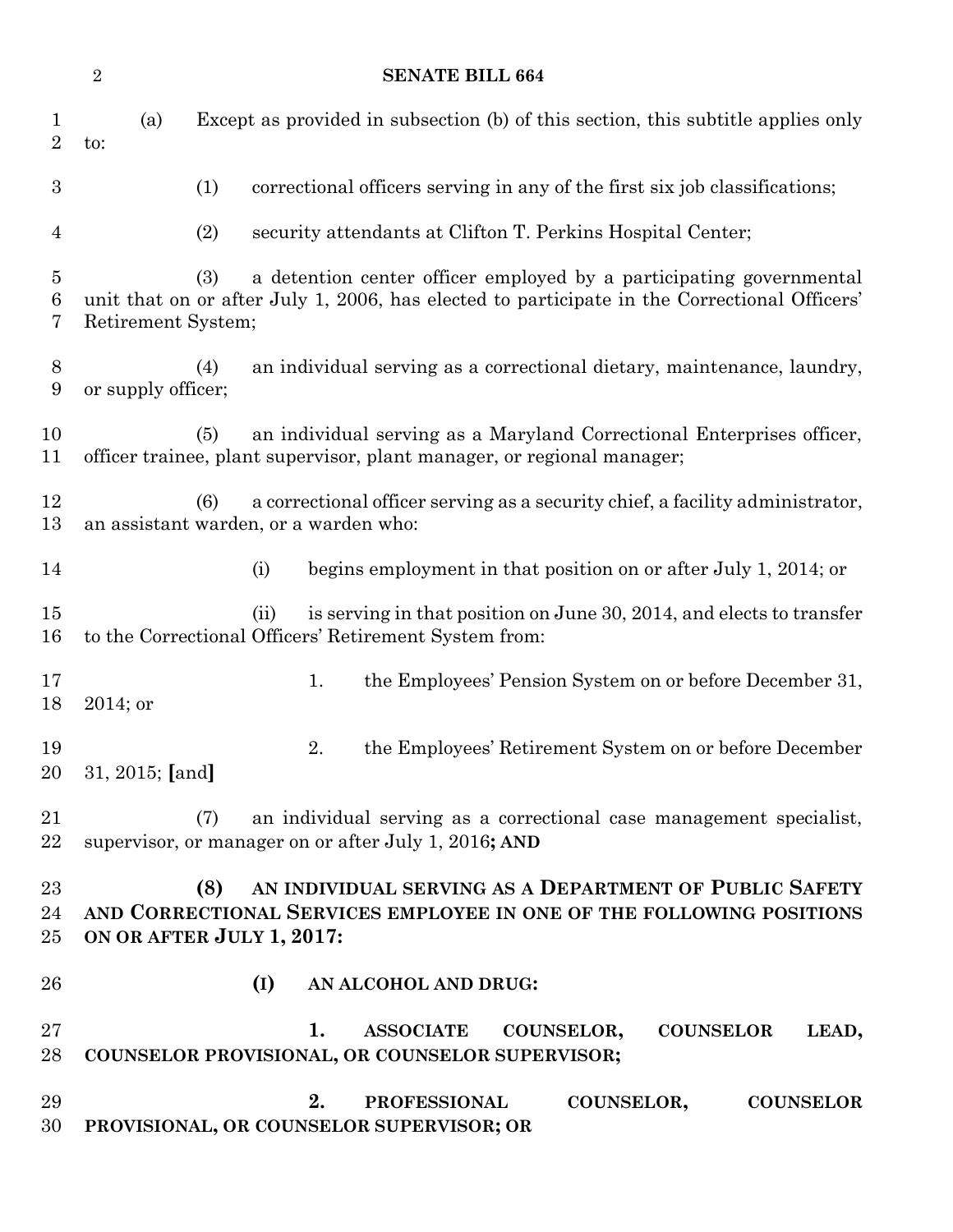**SENATE BILL 664** 3

 **3. SUPERVISED COUNSELOR OR COUNSELOR PROVISIONAL; (II) A MENTAL HEALTH PROFESSIONAL COUNSELOR, GRADUATE PROFESSIONAL COUNSELOR, PROFESSIONAL COUNSELOR ADVANCED, OR PROFESSIONAL SUPERVISOR; (III) A PSYCHOLOGIST, PSYCHOLOGY ASSOCIATE, OR PSYCHOLOGY ASSOCIATE DOCTORATE; OR (IV) A SOCIAL WORKER, SOCIAL WORKER ADVANCED, SOCIAL WORKER SUPERVISOR, OR SOCIAL WORK REGIONAL SUPERVISOR; OR (V) A RECREATION OFFICER OR SUPERVISOR**. (b) This subtitle does not apply to: (1) an employee of the Baltimore City Jail as of June 30, 1991, who: (i) became an employee of the Baltimore City Detention Center on July 1, 1991; and (ii) did not elect to become a member of the Correctional Officers' Retirement System on that date; (2) a detention center officer employed by a participating governmental unit as a local detention center officer on the effective date of participation on or after July 1, 2006, who did not elect to become a member of the Correctional Officers' Retirement System within 6 months of the effective date of participation; or (3) a correctional officer serving as a security chief, a facility administrator, an assistant warden, or a warden who is in that position on June 30, 2014, and does not elect to transfer membership to the Correctional Officers' Retirement System from: (i) the Employees' Pension System on or before December 31, 2014; or (ii) the Employees' Retirement System on or before December 31, 2015. 25–401. (a) A member may retire with a normal service retirement allowance if: (1) on or before the date of retirement, the member: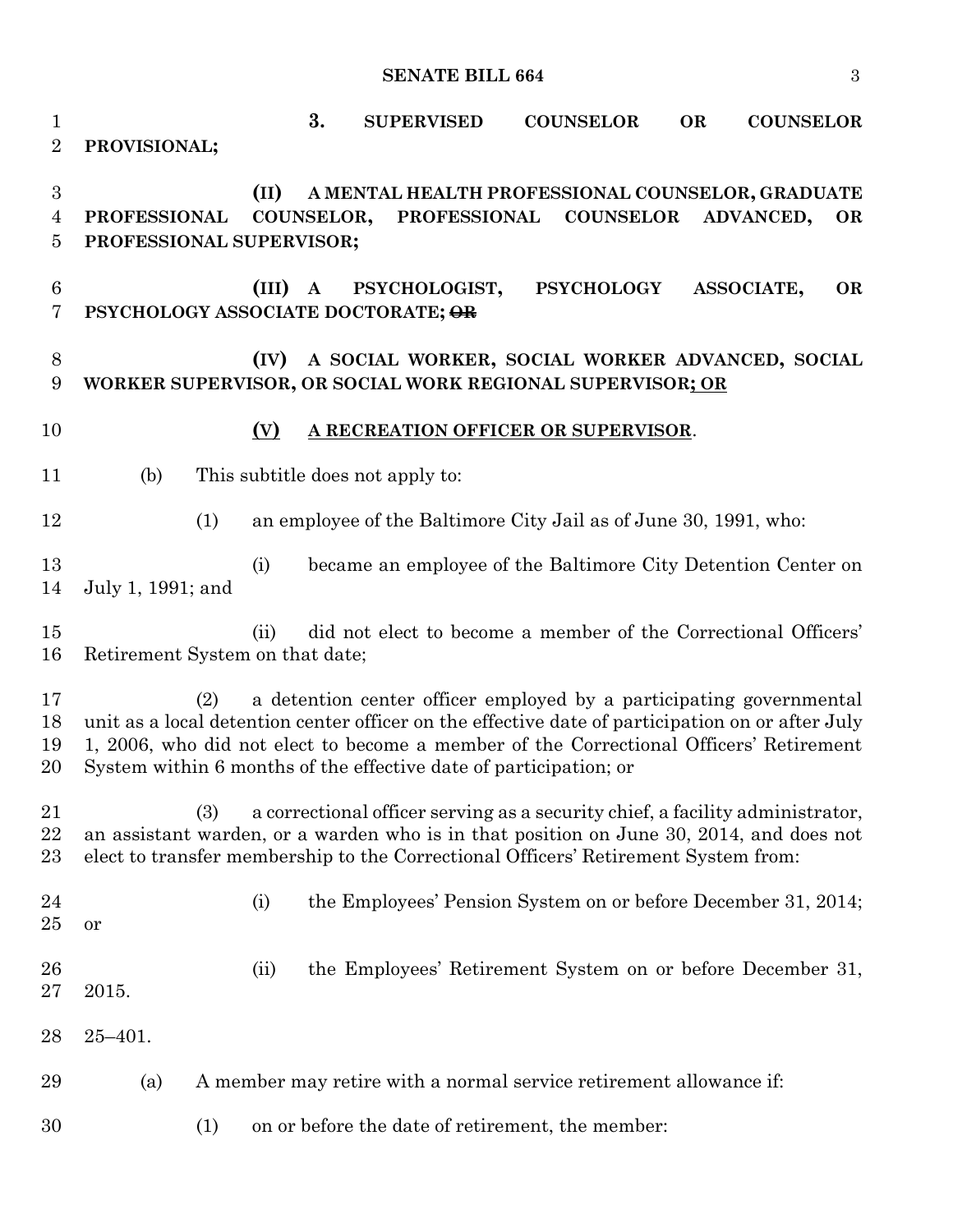|                     | $\overline{4}$                                                                                                                                                              |                                  | <b>SENATE BILL 664</b>                                                                                                                 |  |
|---------------------|-----------------------------------------------------------------------------------------------------------------------------------------------------------------------------|----------------------------------|----------------------------------------------------------------------------------------------------------------------------------------|--|
| $\mathbf 1$         | (i)                                                                                                                                                                         |                                  | has at least 20 years of eligibility service;                                                                                          |  |
| $\overline{2}$<br>3 | (ii)<br>or manager on or before June 30, 2016;                                                                                                                              | 1.                               | is a correctional case management specialist, supervisor,                                                                              |  |
| 4<br>$\overline{5}$ | and                                                                                                                                                                         | 2.                               | is vested in the Correctional Officers' Retirement System;                                                                             |  |
| 6<br>7              | service from:                                                                                                                                                               | 3.                               | has a combined total of at least 20 years of eligibility                                                                               |  |
| 8<br>9              | Employees' Retirement System; or                                                                                                                                            | A.                               | the Correctional Officers' Retirement System and the                                                                                   |  |
| 10<br>11            | Employees' Pension System; [or]                                                                                                                                             | В.                               | the Correctional Officers' Retirement System and the                                                                                   |  |
| 12<br>13            | $(III)$ 1.                                                                                                                                                                  |                                  | SERVING IN<br><b>IS</b><br>A POSITION SPECIFIED<br>- S<br>IN<br>25-201(A)(8) OF THIS TITLE ON OR BEFORE JUNE 30, 2017;                 |  |
| 14<br>15            | <b>RETIREMENT SYSTEM; AND</b>                                                                                                                                               | 2.                               | <b>CORRECTIONAL OFFICERS'</b><br><b>IS</b><br><b>VESTED</b><br>IN<br><b>THE</b>                                                        |  |
| 16<br>17            | <b>ELIGIBILITY SERVICE FROM:</b>                                                                                                                                            | 3.                               | HAS A COMBINED TOTAL OF AT LEAST 20 YEARS OF                                                                                           |  |
| 18<br>19            |                                                                                                                                                                             | A.                               | OFFICERS'<br><b>CORRECTIONAL</b><br><b>RETIREMENT</b><br><b>THE</b><br>SYSTEM AND THE EMPLOYEES' RETIREMENT SYSTEM; OR                 |  |
| 20<br>21            |                                                                                                                                                                             | В.                               | OFFICERS'<br><b>CORRECTIONAL</b><br><b>RETIREMENT</b><br>THE<br>SYSTEM AND THE EMPLOYEES' PENSION SYSTEM; OR                           |  |
| 22                  |                                                                                                                                                                             | $\left[\text{(iii)}\right]$ (IV) | is at least 55 years old and has:                                                                                                      |  |
| 23<br>24            | is a member on or before June 30, 2011; or                                                                                                                                  | 1.                               | at least 5 years of eligibility service credit, if the member                                                                          |  |
| $25\,$<br>26        | becomes a member on or after July 1, 2011; and                                                                                                                              | 2.                               | at least 10 years of eligibility service credit, if the member                                                                         |  |
| $27\,$<br>28        | (2)                                                                                                                                                                         |                                  | the member completes and submits a written application to the Board<br>of Trustees stating the date when the member desires to retire. |  |
| 29<br>30            | (b)<br>On retirement under this section, a member is entitled to receive a normal<br>service retirement allowance that equals one fifty-fifth of the member's average final |                                  |                                                                                                                                        |  |

compensation multiplied by the number of years of creditable service.